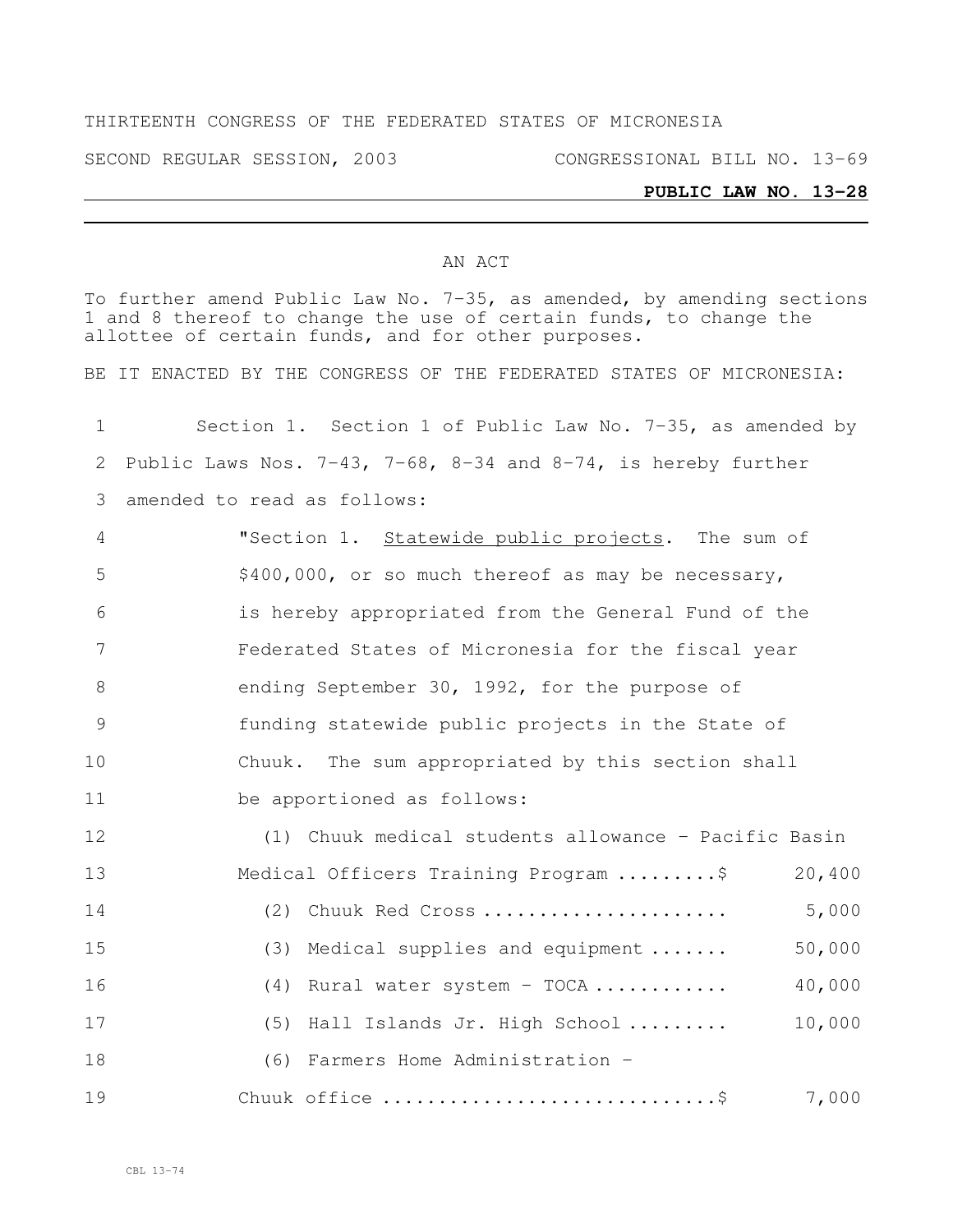# **PUBLIC LAW NO. 13-28**

| $\mathbf 1$   | (7) Mortlocks regional projects                            |
|---------------|------------------------------------------------------------|
| $\mathbf{2}$  | 15,000<br>(a) Oneop ice plant operating expenses           |
| 3             | (b) Satawan ice plant operating                            |
| 4             | 5,000                                                      |
| 5             | (8) Faichuk regional projects                              |
| 6             | (a) Polle Elementary School renovation<br>24,000           |
| 7             | 16,000<br>(b) Paata project                                |
| 8             | (c) Tol municipal projects<br>20,000                       |
| $\mathcal{G}$ | (9) Weipat Jr. High School<br>10,000                       |
| 10            | (10) Chuuk State CIP supplement<br>85,664                  |
| 11            | 5,000<br>(11) Parem project                                |
| 12            | 20,000<br>(12) Faichuk Jr. High School                     |
| 13            | (13) Chuuk State Land Commission office                    |
| 14            | 10,000<br>equipment                                        |
| 15            | 5,000<br>(14) Nama municipal projects                      |
| 16            | 5,000<br>(15) Fanapanges municipal projects                |
| 17            | (16) Canvasback medical program project<br>20,000          |
| 18            | 5,000<br>(17) Fono Constitutional Convention               |
| 19            | (18) Piis - Paneu Constitutional Convention<br>5,000       |
| 20            | 16,936"<br>(19) Chuuk Statewide needs                      |
| 21            |                                                            |
| 22            |                                                            |
| 23            |                                                            |
| 24            |                                                            |
| 25            | Section 2. Section 8 of Public Law No. 7-35, as amended by |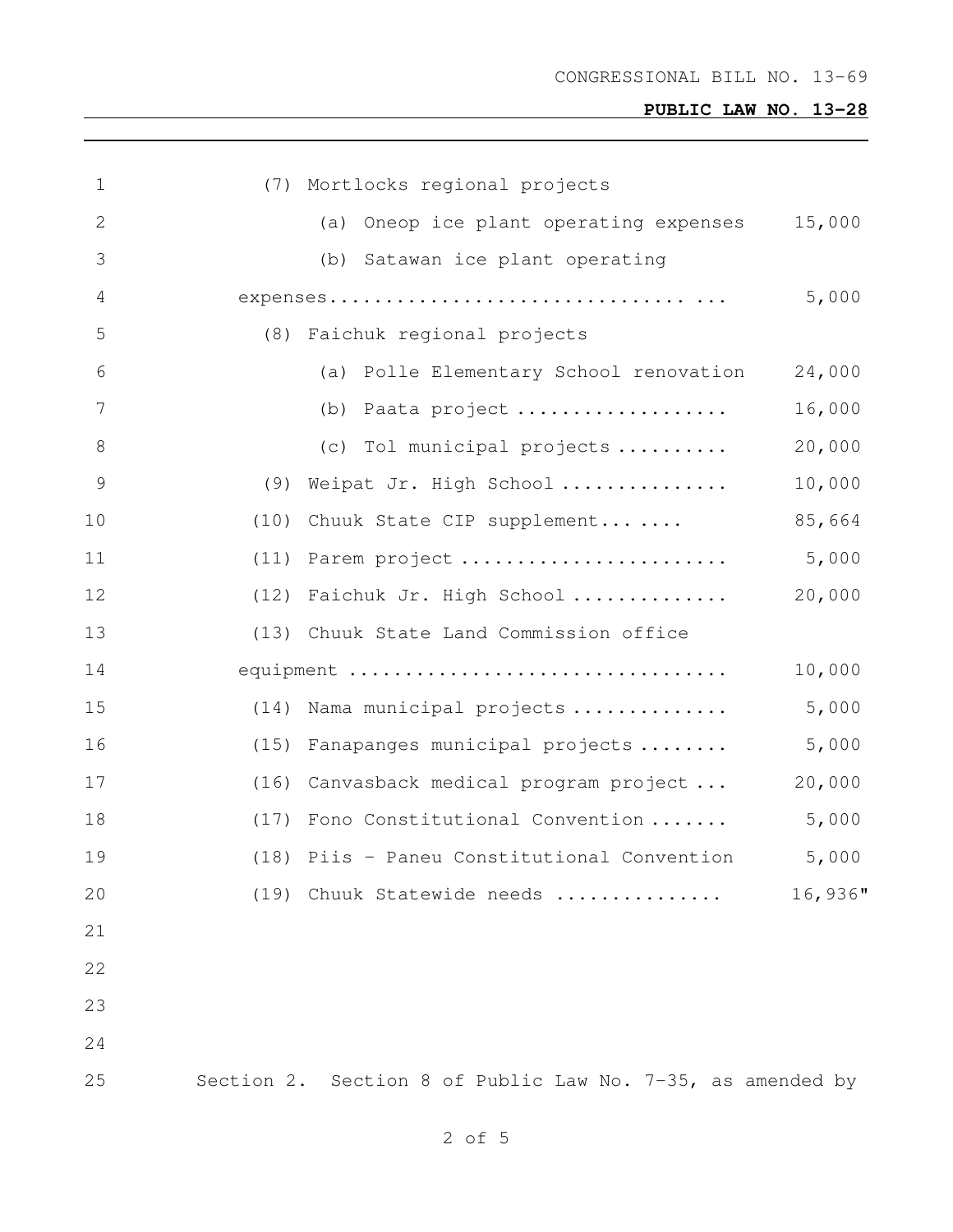Public Laws Nos. 7-43, 8-17, 8-34, 8-74, 8-125 and 9-035, is hereby further amended to read as follows: "Section 8. All funds appropriated by this act shall be allotted, managed, administered, and accounted for in accordance with applicable law, including, but not limited to, the Financial Management Act of 1979. The allottee of the funds appropriated under section 1 of this act shall be the Executive Director of the Chuuk State Commission on Improvement Projects; the allottee 10 of the funds appropriated under subsections (1), (2), (3), (5), (6), (7), (8), (9), (10), (11), and (12) of section 2 of this act shall be the Mayor of Weno Municipality; the allottee of the funds appropriated under subsection (4) of section 2 of this act shall be 15 the Mayor of Fono Municipality; the allottee of the funds appropriated under subsection (13) of section 2 of this act shall be the Northern Namoneas Development 18 Authority; the allottee of the funds appropriated under section 4 of this act shall be the Faichuk PWP Development Authority; the allottee of the funds appropriated under section 5 of this act shall be the Lower Mortlocks Development Authority; the allottee of the funds appropriated under section 6 shall be the local development authorities of the areas for which the funds are designated; and the allottee of the funds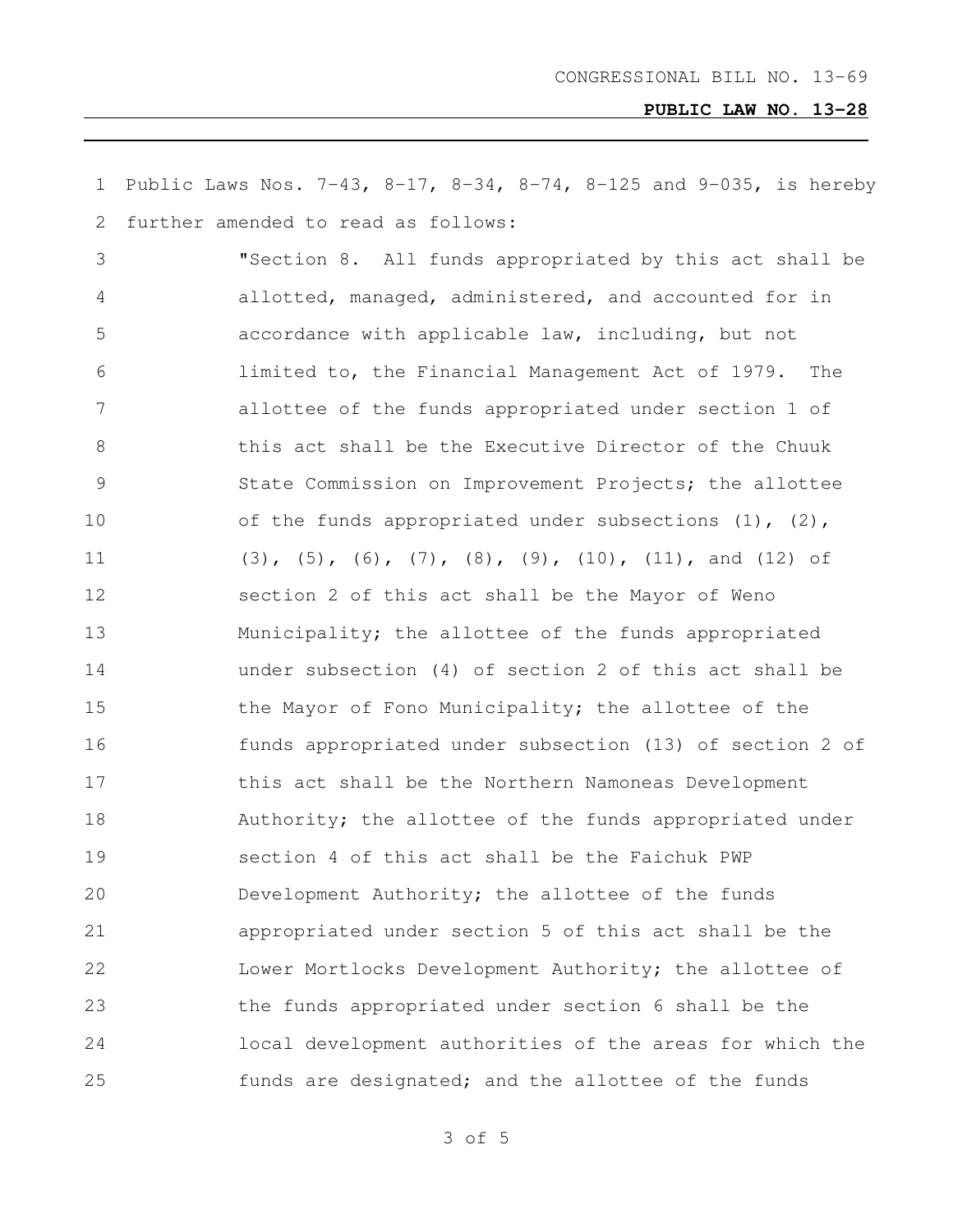# **PUBLIC LAW NO. 13-28**

| $\mathbf 1$   | appropriated under sections $3, 7(1)$ , and $7(2)$ of this |
|---------------|------------------------------------------------------------|
| 2             | act shall be the Southern Namoneas Development             |
| 3             | Authority. The allottee of the funds appropriated under    |
| 4             | section 7(3) of this act shall be the School Board of      |
| 5             | the Saramen Chuuk Academy. The allottees shall be          |
| 6             | responsible for ensuring that these funds, or so much      |
| 7             | thereof as may be necessary, are used solely for the       |
| 8             | purposes specified in this act, and that no obligations    |
| $\mathcal{G}$ | are incurred in excess of the sum appropriated.<br>The     |
| 10            | authority of the allottees to obligate funds               |
| 11            | appropriated by this act shall not lapse."                 |
| 12            |                                                            |
| 13            |                                                            |
| 14            |                                                            |
| 15            |                                                            |
| 16            |                                                            |
| 17            |                                                            |
| 18            |                                                            |
| 19            |                                                            |
| 20            |                                                            |
| 21            |                                                            |
| 22            |                                                            |
| 23            |                                                            |
| 24            |                                                            |
| 25            | Section 3. This act shall become law upon approval by the  |
|               |                                                            |